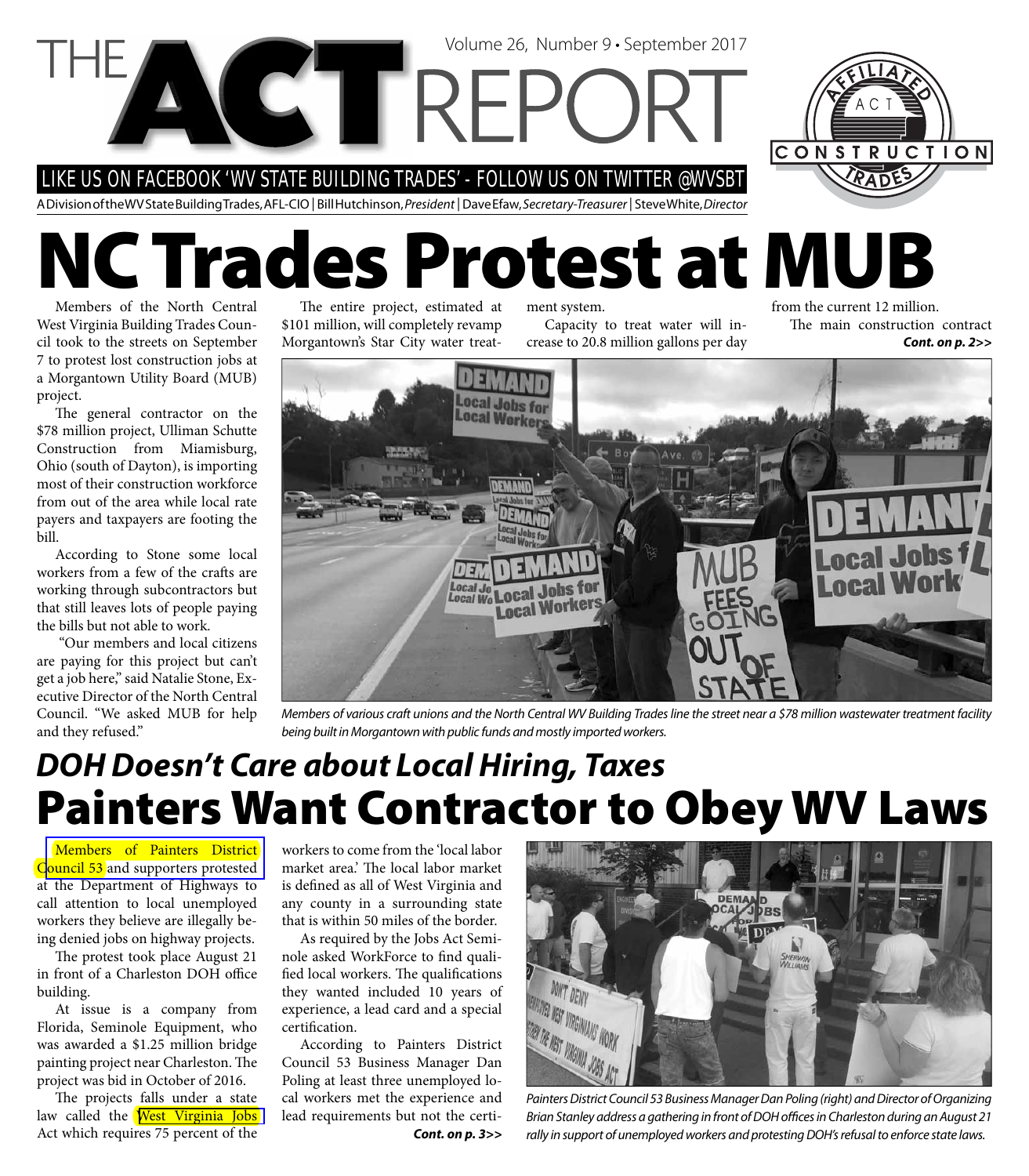# **WV Supreme Court Hears Challenge of Injuction Blocking So-Called Right-to-Work**

The West Virginia Supreme Court of Appeals heard arguments on Thursday, September 7 for and against a preliminary injunction blocking the so-called Right-to-Work law.

The action was brought by West Virginia's Attorney General who asked the Supreme Court to overturn the preliminary injunction.

The argument quickly turned into a discussion about whether or not RTW was constitutional.

That prompted Supreme Court Justice Margaret Workman to ask about the purpose of the hearing.

"Justice Workman correctly pointed out that the hearing that day was about the preliminary injunction, not the full case," said Vince Trivelli, one

**2017 Labor Day Events**Tri-State Building & Const

(Top) Affiliates of the Tri-State Building & Construction Trades Council participate in the Catlettsburg, Kentucky Labor Day Parade.

According to Business Manager Mark Johnson many crafts were in the parade with a strong showing among members. "It was a great turnout and our folks did a great job," said Johnson.

(Below) In Charleston on the weekend before Labor Day the Charleston Building Trades hosted a tailgate event prior to Labor Night at Power Park on Saturday, August 26..

According to Business Manager Paul Breedlove hundreds came to the tailgate and thousands to the game. The Kanawha Valley Labor Council sponsored the event.

"This is the second year for this tailgate before the game and people really enjoy it," said Breedlove. The many volunteers deserve thanks.

of two lawyers representing unions in the case.

The Trades and the WV AFL-CIO were also represented by Professor Bob Bastress, a WVU law professor and recognized expert in the state constitution.

A number of Justices made it clear they would prefer to have the Circuit Court rule and then, if someone took issue with that ruling they could appeal to the Supreme Court.

Kanawha County Circuit Court Judge Jennifer Bailey granted the preliminary injunction in August of 2016 and has yet to make her final ruling on the case.

One reason for the delay has been the insistence by the National Right to Work Foundation that an individual fee payer become a party to the case.

They made the request literally minutes before the hearing on the Motions for Summary Judgment and triggered a series of delays for another hearing, with motions and briefs all of which take time.

Core to the case is the legal requirement that a union represent all workers in a bargaining unit – union members and nonmembers - once a majority has agreed to have a union.

Opponents say unions don't have to represent everyone, they choose

*Trades Protest*

#### *Continued from Page 1*

went to bid in September of 2016 and is to be funded by a variety of sources.

The main source of funding is local ratepayers who, starting in July 2016, saw their water bill increase 33 percent and sewer rates 87.5 percent according to newspaper reports.

In addition taxpayers are helping to fund the project with \$25.5 million from the State Revolving Fund.

According to Stone more than 50 people were at the protest and the public was very supportive.

"People expect our elected officials to at least try to make sure local to.

Opponents also say unions can represent only union members as a "minority union."

Labor organizations say being a "minority union" means you are not really a union at all.

"If a union has been certified as representing an employee unit and does not represent all workers fairly then they are subject to legal action and penalties," said Dave Efaw, Secretary-Treasurer of the WV State Building Trades. "If we went for their so-called minority union a company would not have to negotiate in good faith or negotiate at all.

We would be going back to before 1932 when passage of the Wagner Act made unions legal."

Efaw points out since unions are required by law to represent all employees RTW forces unions and their members to spend money on those who do not pay for services.

Unions argue RTW is unconstitutional in part because it takes money from those who pay for collective bargaining and other services and forces them to provide those services to nonpayers for free.

"RTW violates basic democracy," said Efaw. "If the majority approves something then all have to abide by it at least until the next election."

workers get a fair chance, especially when public funds are being used," said Stone.

[MUB posted a response to the](https://www.mub.org/news/newsannouncements/statement-wastewater-treatment-plant-upgrade-contract)  protest claiming they could only follow state law and would do so.

"We asked MUB for help in communicating with the contractor, to get more local businesses introduced as subcontracts, and to promote local workers, all can be done under existing law but they refused" said Stone. "Frankly MUB made us feel like second-class citizens, good enough to pay but not to get the job." ■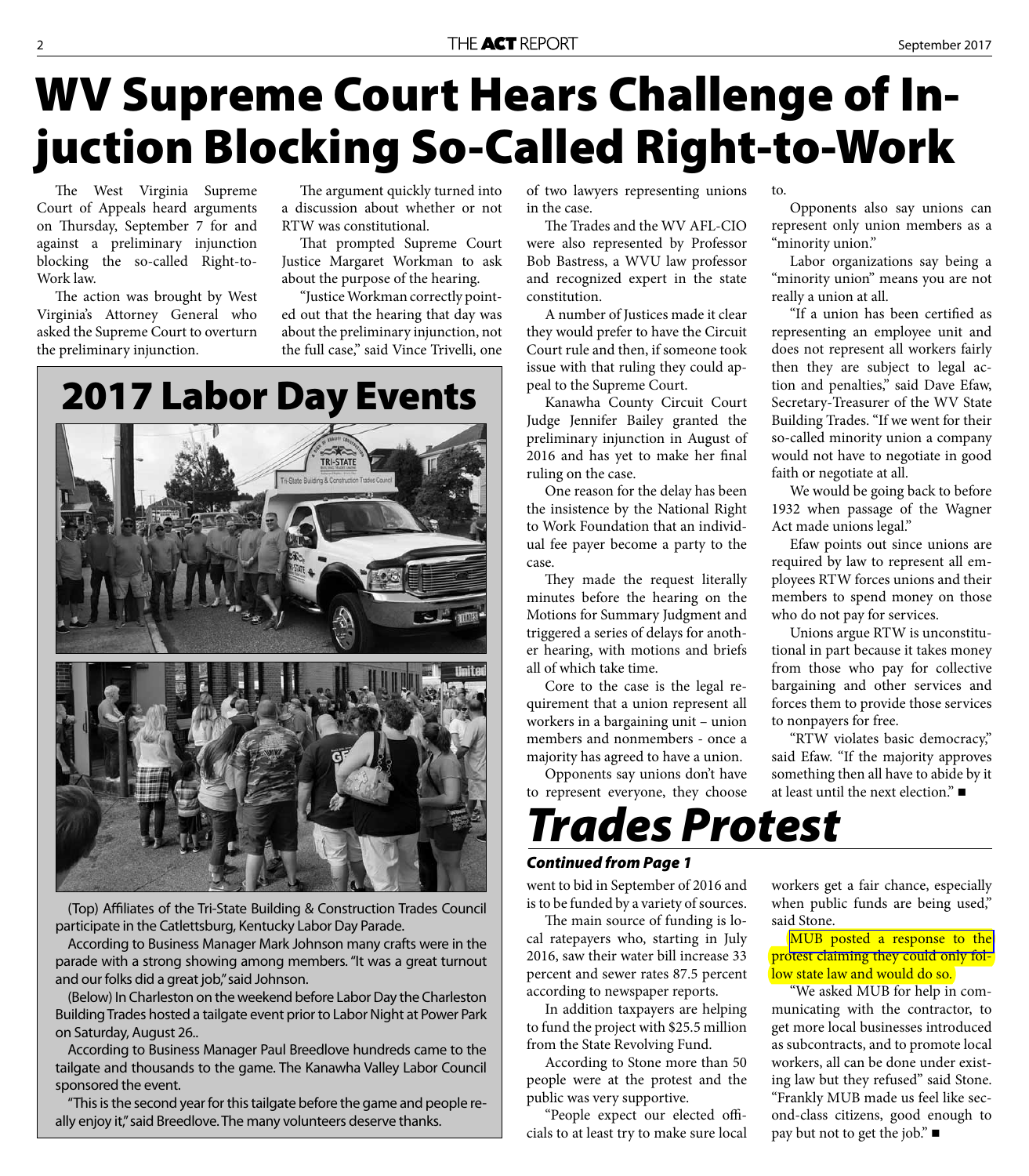## **Road Bond Vote to be Held on October 7** *'Pathway to Prosperity'*

West Virginia voters will go to the polls on Saturday, October 7 for one issue, to allow or deny the state from borrowing up to \$1.6 billion for road building and repair projects.

Governor Jim Justice (R) has been traveling across the state to make his case in support of the bond. Governor Justice focuses on three main themes; our roads are in desperate need of repair and investment; no new taxes are needed; and the jobs the measure will create will help jump-start our economy.

Convincing the public about the need for improving state roads is an easy sell. For a variety of reasons funds for the state road program have not kept up with the needs.

Funding for the bond is already in place so the vote will not mean a tax increase, or decrease. During the most recent legislative session vehicle registration fees were increased,

# *Painters*

#### *Continued from Page 1*

fication. Poling pointed out the certification is not a DOH requirement.

WorkForce, unable to fill the work order, gave Seminole a Jobs Act waiver allowing them to bring in workers to do the project.

However payroll records show that most of the workers on the project do not have the same certification required of local workers.

"DOH is letting this contractor have two standards for hiring, one to deny jobs for local workers who must be certified, and the other for their imported workers who don't have to be certified," said Poling. "We want our elected officials to stand up for local workers and make this company obey our laws."

Further research has uncovered even more problems with Seminole. Certified payroll records show that no state income tax withholdings are being made on the project.

State law requires employers to withhold WV income tax for anyone who is working in the state for at least the sales tax on vehicles went up, and gas taxes were raised three and one half cents all to provide an additional

\$130 million per year for roads. Voter approval, required by the state constitution, would pledge these funds to pay

back the bonds. A number of other measures were also approved to allow the sale of additional bonds, which do not require public ap-

proval, which will raise around \$1 billion for road funding. Half would come from pledging a portion of future Federal funds and the rest from tolls collected by the West Virginia

30 days in a year. Workers from surrounding states can have their home state income tax deducted, just like a West Virginia worker who goes to a surrounding state can have West Virginia income tax deducted.

Workers from all other states must have WV income taxes withheld and then can file a return where they may get all or some back depending on each workers circumstance.

ACT research shows Seminole has been awarded around \$10 million in projects over the last decade and questions whether they ever paid the state income tax on behalf of any worker.

The state income tax can be up to six and one-half percent, and bridge painting projects are very labor intensive so ACT estimates approximately \$500,000 or more may be owed.

"If they are not paying state income tax on top of denying jobs to local workers, I don't know how DOH can sit by and let this go on," said Poling. ■

Turnpike Authority.

Governor Justice says 48,000 jobs will be created when looking at his

"We think if the West Virginia Jobs Act is enforce...we will have a fair chance at these jobs,"

#### **Steve White,**

Director Affiliated Construction Trades total road program. While the construction jobs will certainly be only a portion it is clear the addition of \$1.6 billion will have a significant impact in the next few years.

In order to help educate the public about the complete road building plan the WV Division of

Highways has created a number of documents including maps locating projects and a 600 project list with details. The information is on their [web site.](http://www.transportation.wv.gov/Pages/default.aspx)

Although the final date to vote is Saturday, October 7 early voting for two weeks prior to that date is allowed as well as absentee ballots as in any other election.

There have been a number of

groups and individuals opposing the bond measure. The State Republican Executive Committee voted to oppose the measure saying the debt was a burden. An unknown group is running internet ads in opposition with a similar message. In addition an officer of one of the largest road contractors, Orders Construction, has written in opposition noting the bond may be too much for local companies to handle.

Concerns about making sure conditions are fair to allow local hiring of contractors and workers has always been an issue with the State Building Trades. A number of proposals have been sent to DOH and the Governor's office to enhance local chances.

"We think if the West Virginia Jobs Act is enforced as it was intended, and the same for our drug-free and tax laws then we will have a fair chance at these jobs," said ACT Director Steve White.

"We gave specific examples of how these laws can be enforced and how DOH could require apprentices or trainees on every job. We are hopeful there will be some action soon."



This map showing the amounts to be spent by county in Governor Jim Justice's \$3.3 billion road plan. It is one of many documents about road projects found on the WV DOH web site.